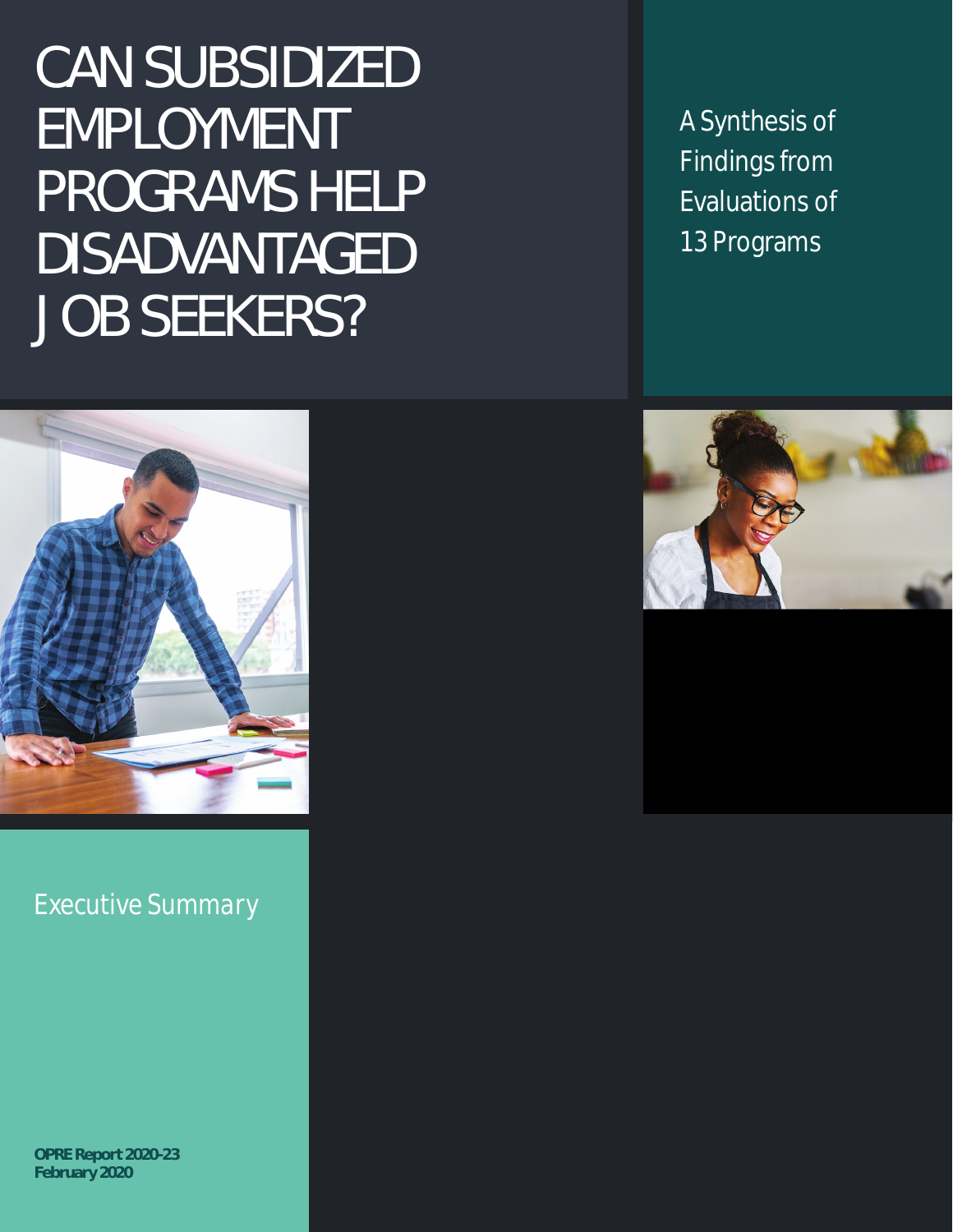#### **THE SUBSIDIZED AND TRANSITIONAL EMPLOYMENT DEMONSTRATION**

### Can Subsidized Employment Programs Help Disadvantaged Job Seekers?

A Synthesis of Findings from Evaluations of 13 Programs

OPRE REPORT 2020-23 FEBRUARY 2020

| <b>AUTHORS:</b>          | Danielle Cummings and Dan Bloom, MDRC                                                                                                                                    |
|--------------------------|--------------------------------------------------------------------------------------------------------------------------------------------------------------------------|
| <b>SUBMITTED TO:</b>     | Girley Wright, Project O icer<br>O ice of Planning, Research, and Evaluation<br>Administration for Children and Families<br>U.S. Department of Health and Human Services |
| <b>PROJECT DIRECTOR:</b> | Dan Bloom<br>MDRC, 200 Vesey Street, New York, NY 10281                                                                                                                  |
| <b>CONTRACT NUMBER:</b>  | HHSP 233-2010-0029YC; DOLJ101A21513                                                                                                                                      |

This report is in the public domain. Permission to reproduce is not necessary.

Suggested citation: Cummings, Danielle, and Dan Bloom. 2020. C*an Subsidized Employment Programs Help Disadvantaged Job Seekers? A Synthesis of Findings from Evaluations of 13 Programs*. OPRE Report 2020-23. Washington, DC: O ice of Planning, Research, and Evaluation, Administration for Children and Families, U.S. Department of Health and Human Services.

Disclaimer: The views expressed in this publication do not necessarily reflect the views or policies of the O ice of Planning, Research, and Evaluation, the Administration for Children and Families, or the U.S. Department of Health and Human Services.

This report and other reports sponsored by the O ice of Planning, Research, and Evaluation are available at **[www.acf.hhs.gov/opre](http://www.acf.hhs.gov/opre)**.





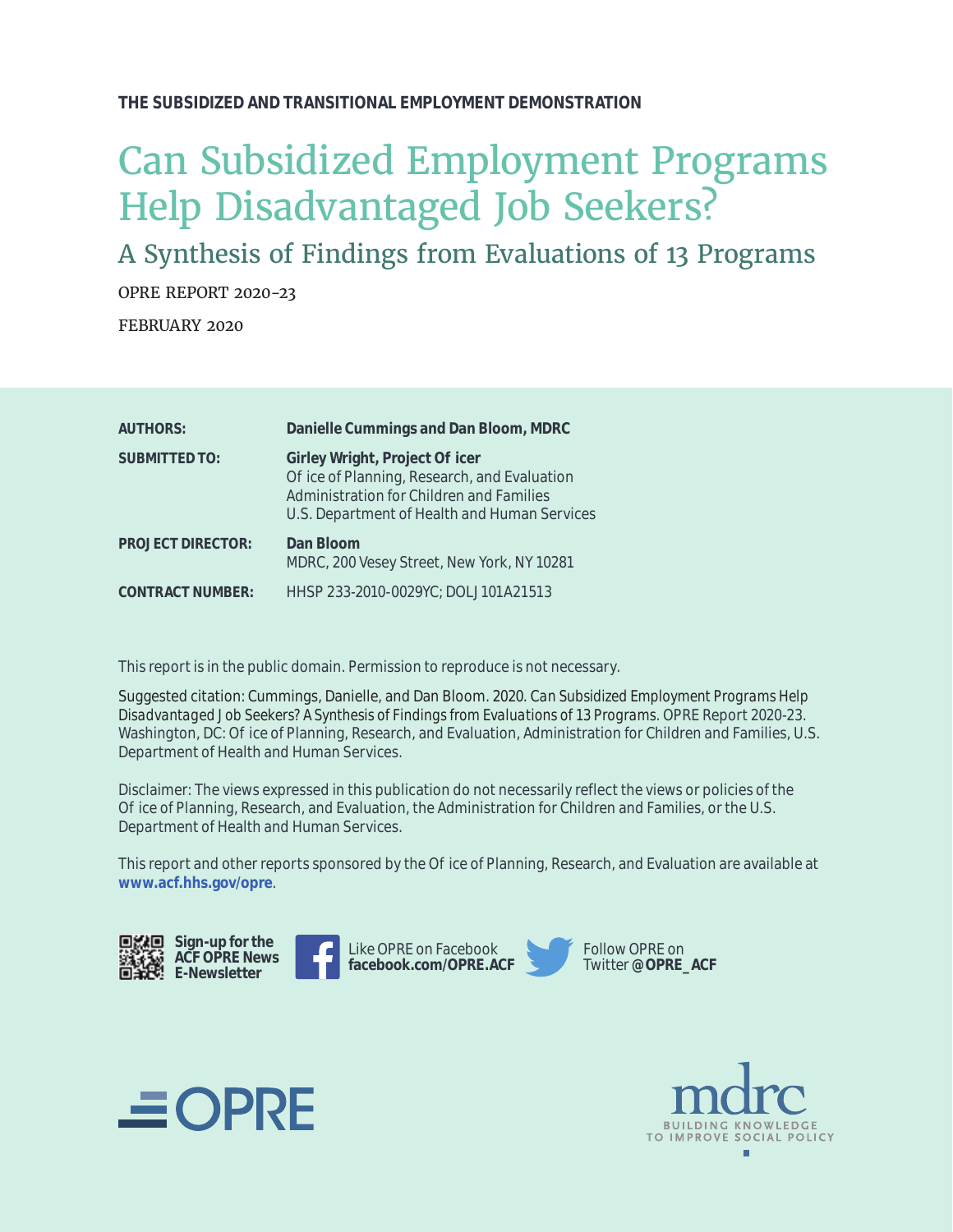# Funders

MDRC and subcontractors MEF Associates, Branch Associates, and Decision Information Resources (DIR), Inc., are conducting the Subsidized and Transitional Employment Demonstration under a contract with the Administration for Children and Families in the U.S. Department of Health and Human Services (HHS), funded by HHS under a competitive award, Contract No. HHSP 233-2010-0029YC. The project o icer is Girley Wright. The Rockefeller Foundation also provided funding to support the demonstration.

Dissemination of MDRC publications is supported by the following organizations and individuals that help finance MDRC's public policy outreach and expanding ee orts to communicate the results and implications of our work to policymakers, practitioners, and others: The Annie E. Casey Foundation, Arnold Ventures, Charles and Lynn Schusterman Family Foundation, The Edna McConnell Clark Foundation, Ford Foundation, The George Gund Foundation, Daniel and Corinne Goldman, The Harry and Jeanette Weinberg Foundation, Inc., The JPB Foundation, The Joyce Foundation, The Kresge Foundation, and Sandler Foundation.

In addition, earnings from the MDRC Endowment help sustain our dissemination  $e$  orts. Contributors to the MDRC Endowment include Alcoa Foundation, The Ambrose Monell Foundation, Anheuser-Busch Foundation, Bristol-Myers Squibb Foundation, Charles Stewart Mott Foundation, Ford Foundation, The George Gund Foundation, The Grable Foundation, The Lizabeth and Frank Newman Charitable Foundation, The New York Times Company Foundation, Jan Nicholson, Paul H. O'Neill Charitable Foundation, John S. Reed, Sandler Foundation, and The Stupski Family Fund, as well as other individual contributors.

The findings and conclusions in this report do not necessarily represent the  $\sigma$  icial positions or policies of the funders.

For information about MDRC and copies of our publications, see our website: www.mdrc.org.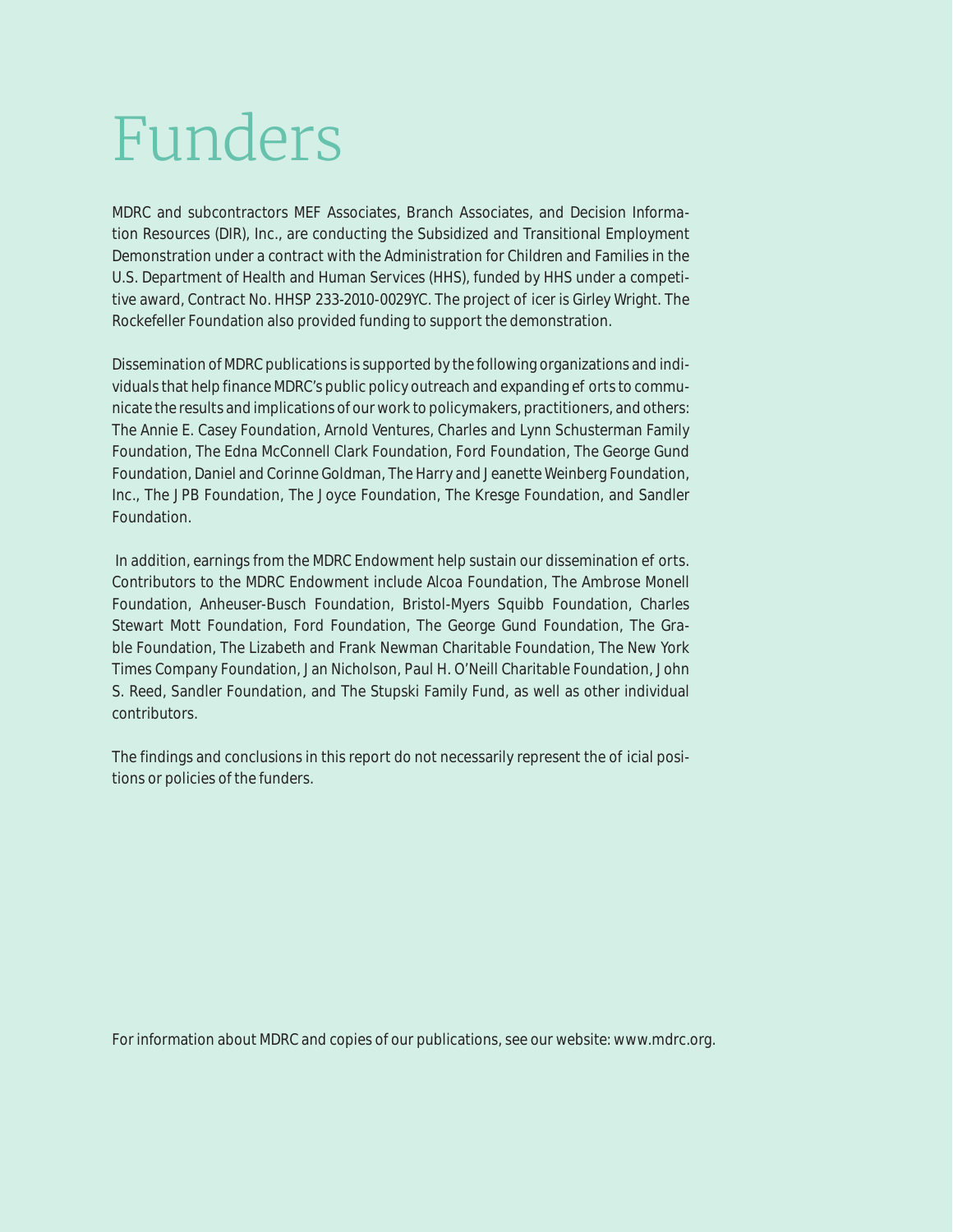# **Overview**

### **Introduction**

Even in a strong economy, some job seekers struggle to find and keep jobs. These individuals o en have limited work experience, few educational credentials and job skills, and other characteristics such as criminal records or primary caretaking responsibilities that make it di icult for them to compete in the labor market. For decades, government entities, private foundations, and nonprofit organizations have developed programs to help disadvantaged job seekers. One such approach is subsidized employment, where the government temporarily subsidizes all or a portion of wages for job seekers to provide a bridge to unsubsidized employment and improve participants' longer-term employment prospects. Past research has found mixed results regarding these programs' ability to achieve those goals.

In 2010, the U.S. Department of Health and Human Services launched the Subsidized and Transitional Employment Demonstration (STED) and the U.S. Department of Labor launched the Enhanced Transitional Jobs Demonstration (ETJD), complementary large-scale research projects designed to build rigorous evidence on the eectiveness of the latest generation of subsidized employment models. The projects recently finished random assignment studies of 13 subsidized employment programs; this report summarizes findings from the studies and discusses the implications for practitioners, policymakers, and researchers. This report also presents employment and earnings impacts — the changes in participants' outcomes attributable to each program — over an extended follow-up period of up to five years for each program, findings that provide additional insight into whether subsidized employment programs can help participants make lasting changes in their lives.

### **Primary Research Questions**

This report seeks to answer the following questions:

- Do subsidized employment programs get people into subsidized jobs?
- Do subsidized employment programs improve participants' employment outcomes in the first year a er they enrolled?
- Can subsidized employment programs achieve sustained employment and earnings impacts beyond the first year a er participants enrolled?
- Can subsidized employment programs improve nonemployment outcomes, for example by reducing recidivism or increasing child support payments? (In this report "recidivism" refers to the rate at which people with criminal records are rearrested, reconvicted, or reincarcerated.)
- Do subsidized employment programs work better for certain subgroups of participants?
- How much do subsidized employment programs cost, and do the benefits outweigh the costs?

#### **Purpose**

The 13 subsidized employment programs evaluated as part of the STED and ETJD projects intended to help reconnect participants to work, or in some cases education or training, in order to improve their long-term economic prospects. MDRC conducted random assignment evaluations of these programs to determine whether they achieved their goals and improved participants' outcomes, and this report synthesizes findings across the STED and ETJD evaluations.

### **Key Findings**

Overall, the evaluations found that subsidized employment programs can improve employment, earnings, and other outcomes under some circumstances, and for a variety of populations. However, the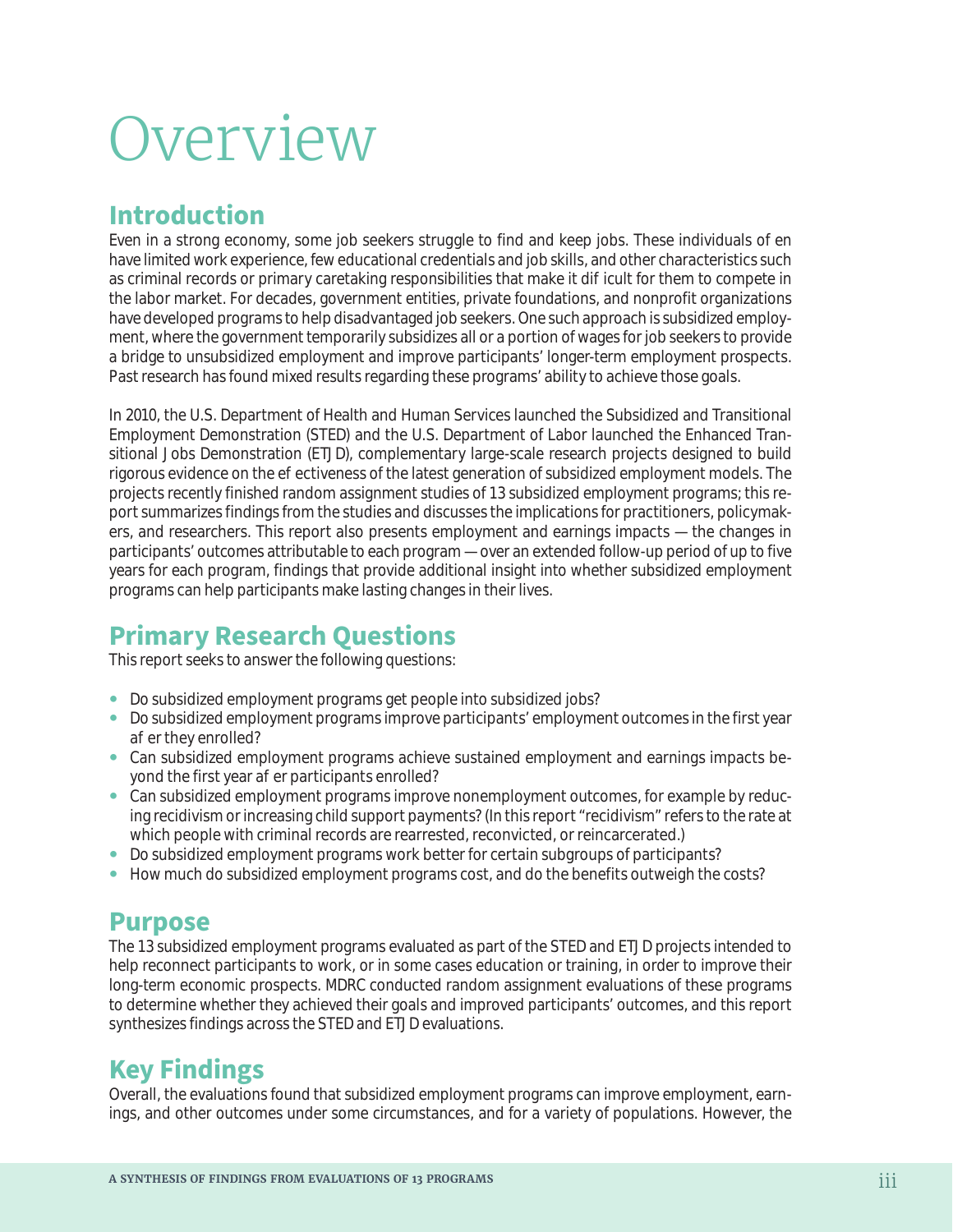pattern of results makes it diet cult to draw firm conclusions about which type of program works best, and for whom.

Though participation in subsidized employment varied widely across the 13 programs studied, almost all the programs improved employment and earnings in the first year a erstudy enrollment, and about half maintained those impacts through the second year. Four programs sustained earnings improvements beyond the second year.

Programs that used a traditional transitional jobs model (o ering temporary, subsidized jobs not intended to become unsubsidized jobs) generally had higher participation rates and larger employment and earnings impacts through the first two years than wage-subsidy models (which oer subsidized jobs that are intended to turn into unsubsidized jobs) and hybrid models (which o er a mix of both approaches). However, none of the three model types studied stands out as the best approach to improving employment and earnings outcomes beyond the second year.

Programs serving noncustodial parents (those without custody of at least one of their children) and formerly incarcerated adults of en improved child support and recidivism outcomes, respectively, particularly in the short term, and sometimes even when there were few earnings or employment impacts.

Improvements in employment, earnings, and recidivism were typically concentrated among people who were less employable (that is, those who had been out of the workforce longer when they enrolled in the study, were at higher risk of recidivism, or did not have high school diplomas or equivalents).

One program's benefits outweighed its costs from society's perspective — that is, taking into account benefits and costs to the government, participants, and in this program's case, the victims of crimes committed by study sample members. Three other programs resulted in earnings increases that persisted throughout the extended follow-up period and exceeded the programs' net costs, so those programs' benefits may have also outweighed their costs from society's perspective. However, it is unlikely that any of the programs saved the government money.

### **Methods**

This report synthesizes findings from 12 evaluations of 13 subsidized employment programs. (One evaluation used a three-group test to evaluate two programs.) Each evaluation included an implementation study and an impact study, and 11 of the 12 evaluations included a cost study.

This report focuses on findings from the impact studies. Each impact study used a randomized controlled trial design in which individuals eligible for services were randomly assigned to a program group who had access to the subsidized jobs program or to a control group who did not, but who may have sought out other services. The impact studies estimated impacts on employment and earnings, well-being, and other areas relevant to the populations studied, such as child support payments made by noncustodial parents. Data sources for the impact studies included administrative wage records, up to three rounds of participant surveys administered up to 30 months a er random assignment, and various other records, depending on the populations studied (for example, child support, criminal justice, or public-assistance records).

In this report, implementation study findings provide context for the impact study findings, and cost study findings are briefly summarized. The implementation studies described the models as they were designed and as they ultimately operated, drawing on various data sources including sta and participant interviews. The cost studies estimated programs' financial costs, and in one case compared those costs with their observed and estimated financial benefits.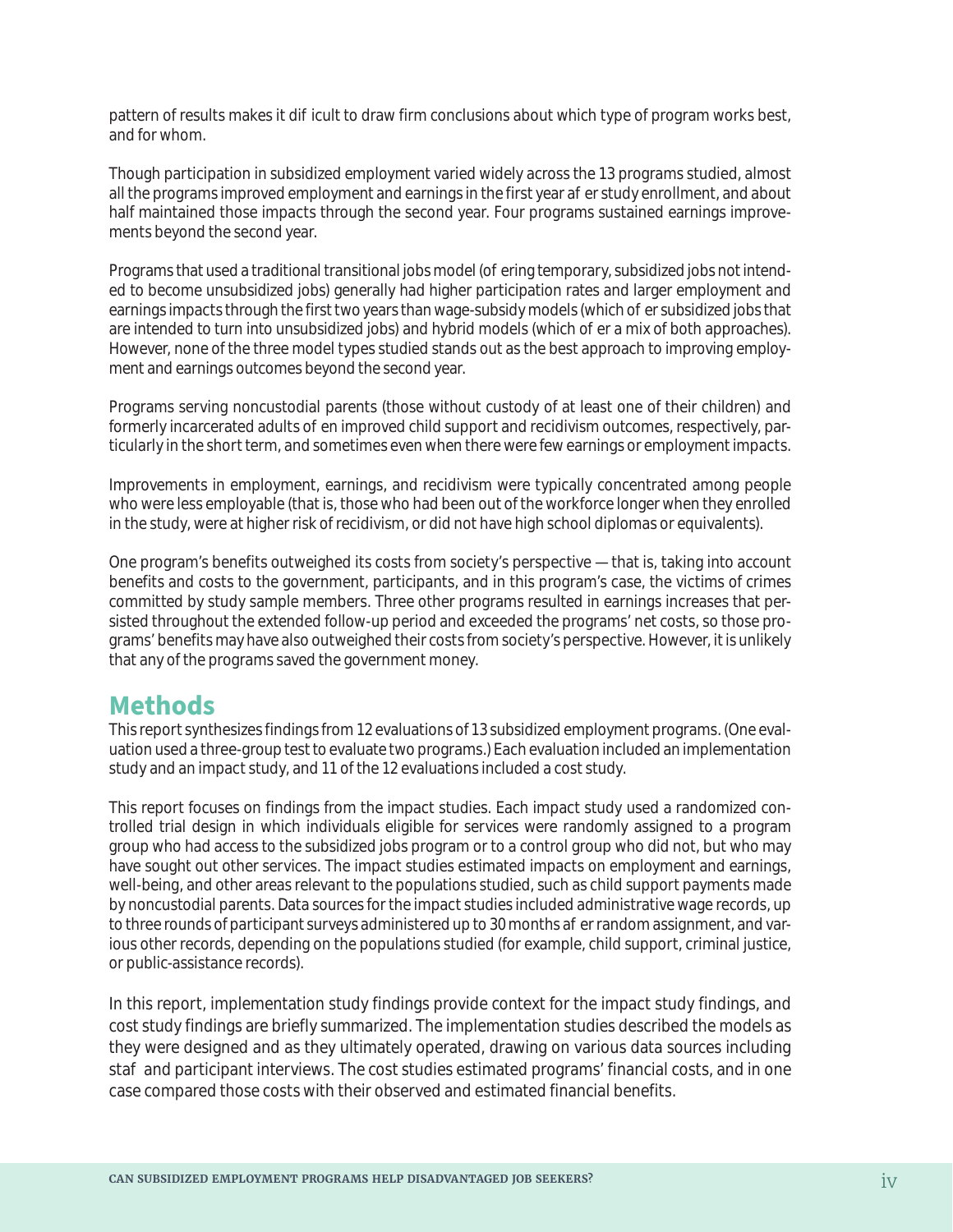# Acknowledgments

This report would not have been possible without the contributions of many individuals and organizations. First and foremost, we extend our deep appreciation to the thousands of individuals who participated in the study and gave generously of their time to participate in surveys, interviews, and focus groups. We hope that the knowledge that they helped generate will benefit those who encounter obstacles to finding and maintaining employment.

The Subsidized and Transitional Employment Demonstration (STED) was conceived and sponsored by the Administration for Children and Families in the U.S. Department of Health and Human Services (HHS). The Enhanced Transitional Jobs Demonstration (ETJD) was conceived and sponsored by the Employment and Training Administration in the U.S. Department of Labor (DOL). Dedicated sta members in these agencies have been instrumental to the success of both projects, in particular Girley Wright and Erika Zielewski from HHS and Eileen Pederson from DOL.

We are grateful to the sta members in each of the 13 STED and ETJD programs who gave generously of their time throughout the project, and we greatly appreciate the assistance and support of local, state, and federal government administrators who provided vital administrative data for the study.

Over 50 past and present MDRC sta members contributed to these projects. In particular, Johanna Walter and Bret Barden oversaw many of the data-acquisition and data-processing efforts for the projects, and Richard Hendra served as the impact adviser. Sally Dai processed the administrative employment and earnings data, including data for new analyses presented for the first time in this report. Beata Luczywek, Gary Reynolds, Chloe Anderson, and Melanie Skemer all played vital roles in the data analysis. We thank our partners MEF Associates, Abt Associates, Branch Associates, and Decision Information Resources (DIR) for their vital contributions to both projects.

We would also like to express our gratitude to the reviewers of this report for their helpful comments: Bret Barden, Mary Farrell, Richard Hendra, John Hutchins, Cindy Redcross, and Johanna Walter. Viktoriya Syrov and Jillian Verrillo coordinated the production of this report. Joshua Malbin edited the report and Carolyn Thomas prepared it for publication.

The Authors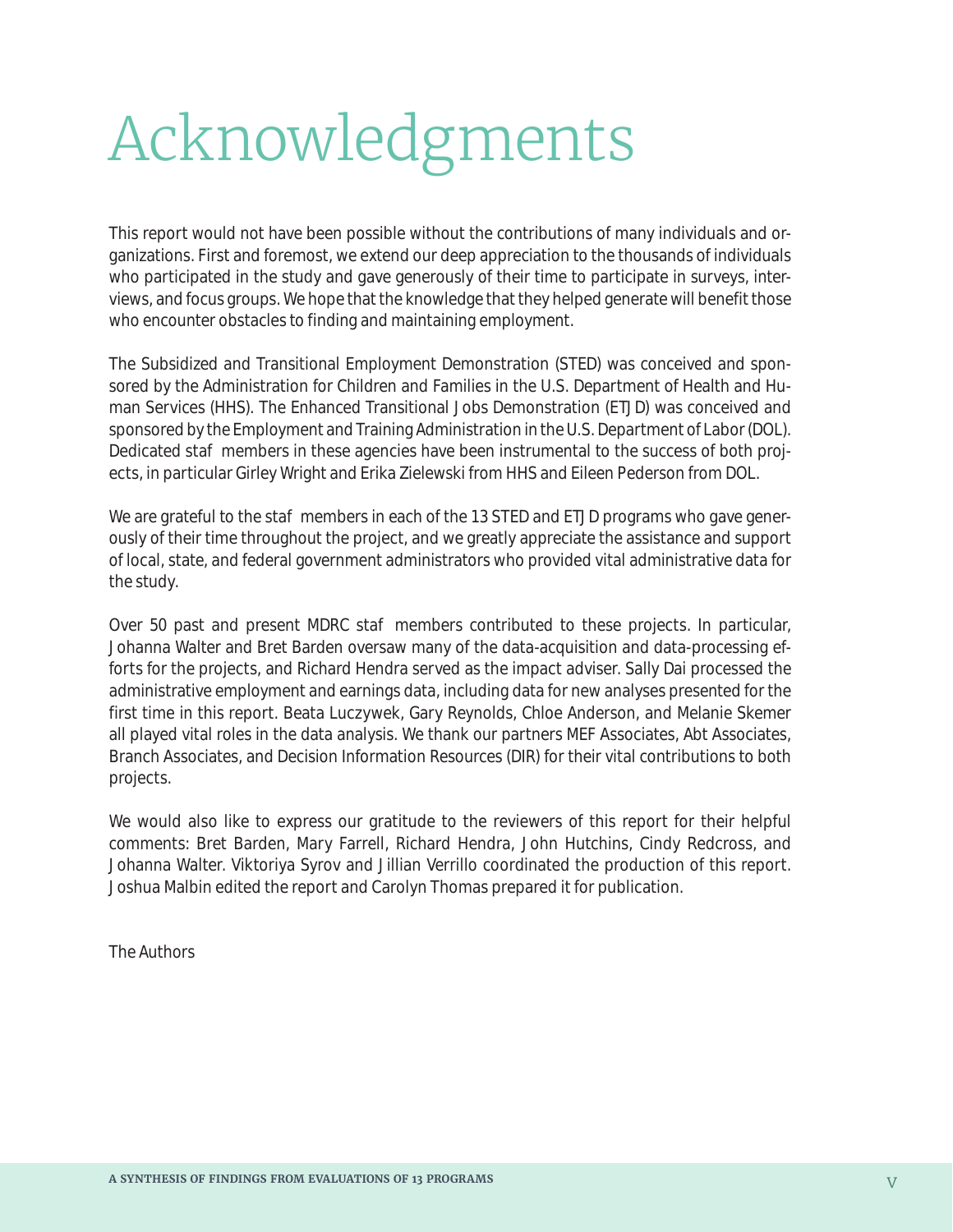# Executive Summary

### **Introduction**

Even in a strong economy, some job seekers struggle to find and keep jobs. These individuals o en have limited work experience, few educational credentials and job skills, and other characteristics such as criminal records or primary caretaking responsibilities that make it di ficult for them to compete in the labor market. For decades, government entities, private foundations, and nonprofit organizations have developed programs to help disadvantaged job seekers succeed in the labor market. One such approach is subsidized employment, where the government temporarily subsidizes all or a portion of wages for job seekers to provide a bridge to unsubsidized employment and improve participants' longer-term employment prospects. Past research has found mixed results regarding these programs' ability to achieve those goals.

In late 2010, the U.S. Department of Health and Human Services launched the Subsidized and Transitional Employment Demonstration (STED) and the U.S. Department of Labor launched the Enhanced Transitional Jobs Demonstration (ETJD), complementary large-scale research projects designed to build rigorous evidence on the eectiveness of the latest generation of subsidized employment models. The projects recently finished random assignment studies of 13 subsidized employment programs, and this report summarizes findings from the studies and implications for practitioners, policymakers, and researchers. The report also presents employment and earnings impacts over an extended follow-up period of up to five years for each program, providing additional insight into whether subsidized employment programs can help participants make lasting changes in their lives.

### **Background and Policy Context**

Since the Great Depression, government agencies have periodically implemented subsidized employment programs to achieve one or both of the following goals: (1) provide work-based income support for jobless workers, particularly during periods of high unemployment, and (2) improve long-term economic prospects for populations that tend to have high rates of joblessness even when labor-market conditions are good (for example, people with criminal records). Rigorous studies of various approaches to subsidized employment have generally found that programs dramatically increase employment initially, but the employment gains are the result of the subsidized jobs themselves and fade quickly as people leave the subsidized jobs. The results of these evaluations led to a search for subsidized jobs models that could produce sustained increases in unsubsidized employment, and the STED and ETJD projects were developed to find and test promising models.

All the programs tested in the STED and ETJD projects aimed to use subsidized employment to improve long-term labor-market outcomes for groups with substantial barriers to employment, though each program took a dieferent approach to achieving that goal. Each of the 13 program models was distinct, but it is possible to group them into three broad categories: traditional tran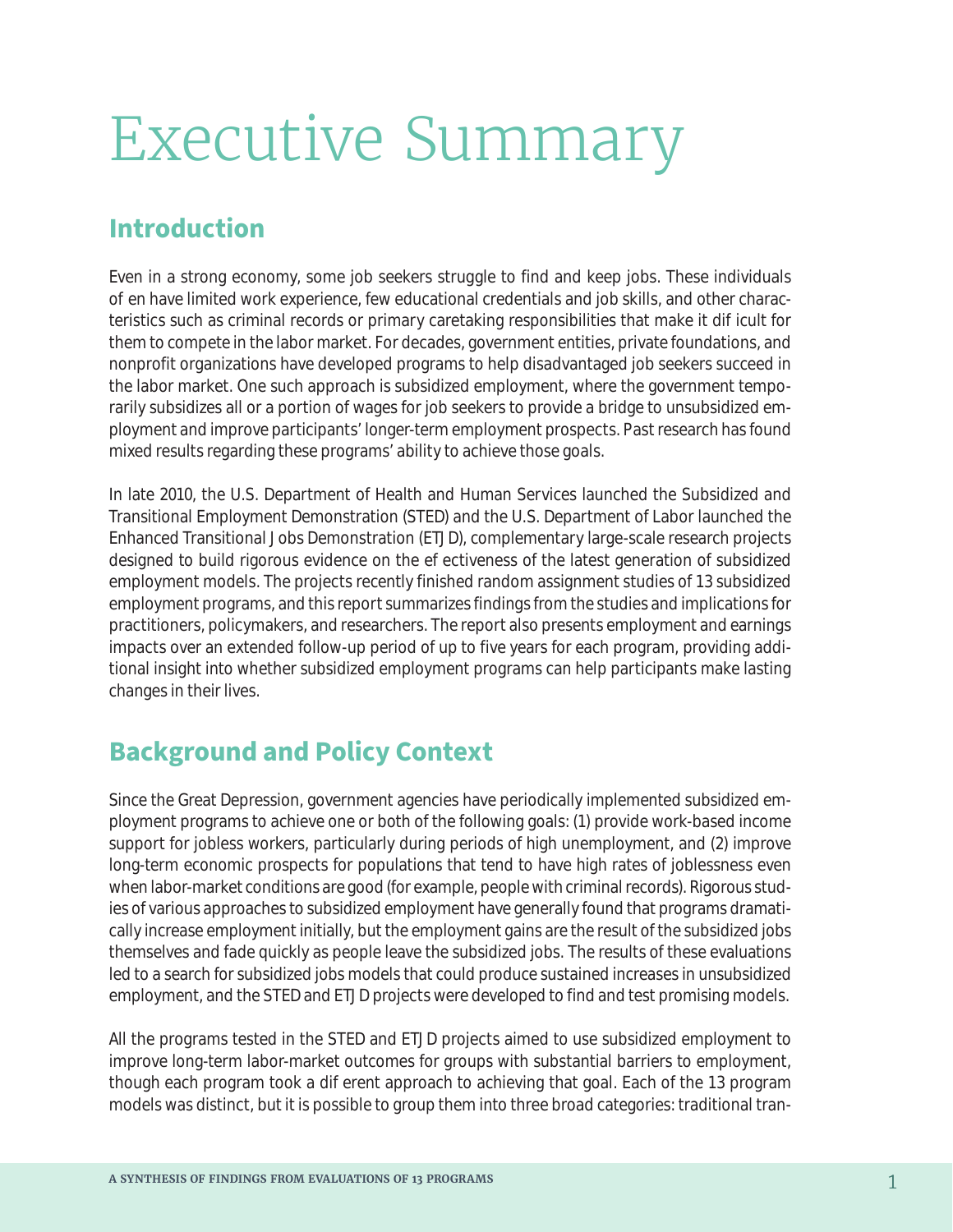sitional jobs models, wage-subsidy models, and staged and tiered hybrid models. There was a great deal of variation among the models in each category, but in general, the underlying philosophies tended to align within each approach.

At the broadest level, almost all programs that sought to improve participants' long-term employment outcomes used one or more of the following strategies: (1) They sought to improve participants' skills or behaviors, (2) they sought to connect participants with jobs they would not otherwise find, or (3) they sought to induce employers to favor program participants over other job applicants when making hiring decisions. All the STED or ETJD programs used each of these strategies to some extent, but the emphasis among them varied according to the model type, as described below:

- **TRADITIONAL TRANSITIONAL JOBS MODELS** focused primarily on the first two strategies.<sup>1</sup> These models assumed that, at the point of enrollment, participants were not ready to succeed in regular, unsubsidized jobs and needed to spend time in a more forgiving work environment first. They therefore placed participants into fully subsidized, temporary jobs, o en with the program sponsor or another nonprofit organization. Eventually, sta members helped participants make connections to unsubsidized jobs; the models assumed that participants would be more attractive to unsubsidized employers and better able to hold jobs a er they had performed well in transitional jobs.
- **WAGE-SUBSIDY MODELS** focused more on the second and third strategies. While some of these programs provided preemployment services, they generally assumed that participants could be placed directly into open jobs in the private sector soon a erenrollment, with a wage subsidy provided by the program. Thus, these programs tended to focus on connecting participants to jobs and using subsidies to try to influence employers' hiring decisions.
- **HYBRID MODELS** combined all three strategies. TIERED HYBRID MODELS focused on the first two strategies for participants with fewer skills and less work experience, while focusing on the last two strategies for participants with more skills and experience. These programs assessed participants' work readiness in order to o er them subsidized jobs that met their needs (that is, traditional transitional jobs or wage-subsidy jobs). **STAGED HYBRID MODELS** used all three strategies for all participants; individuals began with traditional transitional jobs and then moved to wage-subsidy positions.**<sup>2</sup>**

**<sup>1</sup>** The term "transitional jobs" typically refers to temporary, subsidized jobs that are not intended to roll over into unsubsidized jobs at the end of the subsidy period. However, the terms "transitional jobs" and "subsidized jobs" are o en used interchangeably.

**<sup>2</sup>** Some participants in staged hybrid models may have remained in transitional jobs if the program did not believe they were prepared for more rigorous wage-subsidy jobs.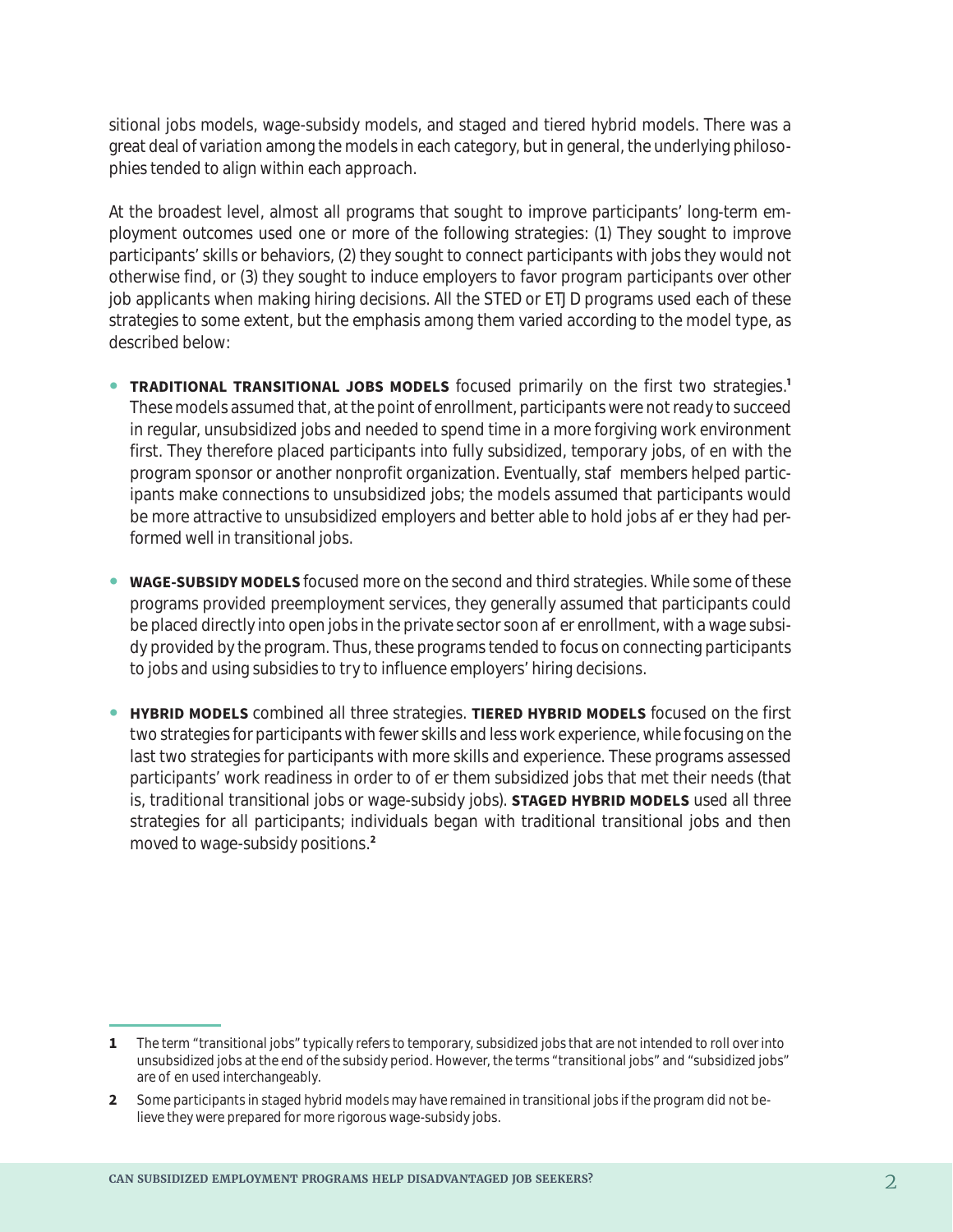### **Overview of the Evaluations**

MDRC and its partners conducted a comprehensive evaluation of each program in the ETJD and STED projects. (Figure ES.1 further describes the background of the evaluations.) The team evaluated each program using a random assignment design in which eligible participants were assigned at random to a program group whose members were offered access to the program or to a control group whose members were not o ered services from that program but may have received other services in their communities. One of the evaluations, conducted in Los Angeles County, evaluated two programs using a three-group random assignment design. This design provided a unique opportunity to compare two subsidized employment models — the traditional transitional jobs model and the wage-subsidy model — with each other and with a control group.

#### **FIGURE ES.1 Background on the STED and ETJD Evaluations**

HHS sponsored the evaluation of STED and DOL sponsored the evaluation of ETJD. The evaluation contracts were awarded in 2010, and random assignment happened between 2011 and 2016. ETJD's contract ended in 2018, and STED's contract ends in 2020.



The evaluations initially followed the groups for 12 to 36 months using administrative records and individual surveys.**<sup>3</sup>** This report presents additional findings from an analysis of administrative employment and earnings data covering an extended follow-up period of up to five years. Because assignment to the program and control groups was random, one can be confident that the groups were comparable at the start. If dierences emerged between the groups over time and those dieferences are large enough to be considered statistically significant, one can be confident that the dieferences are the result of the subsidized employment program. These dieferences are known as the "impacts" or "e ects" of the program. The studies assessed whether each program led to increases in participants' employment and earnings, and also examined other areas relevant to the populations studied, such as child support payments for noncustodial parents.**<sup>4</sup>**

In addition to assessing whether the programs a ected these outcomes, the evaluations tried to illuminate how and why the programs generated impacts by carefully studying the implementa-

**<sup>3</sup>** Administrative records are data collected primarily for the management of programs and public services.

**<sup>4</sup>** Noncustodial parents are those who do not have custody of at least one of their children.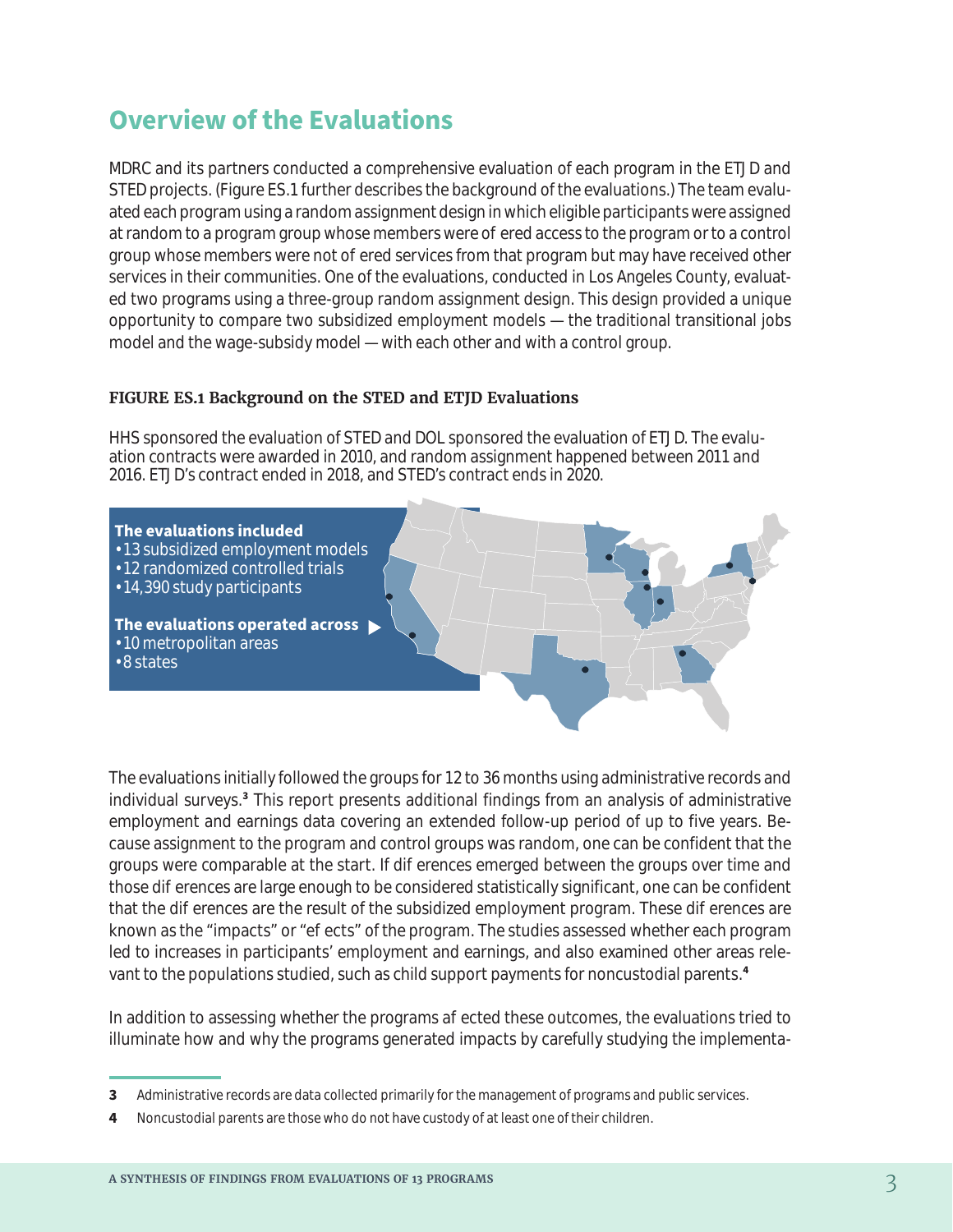tion of each program. The research team studied program implementation using questionnaires administered to and interviews with participants, sta members, and work-site supervisors. The evaluations also estimated most programs' financial costs, and in one case compared those costs with their observed and estimated financial benefits. Findings from the evaluations have been documented in 13 publications.**<sup>5</sup>**

**<sup>5</sup>** Chloe Anderson, Mary Farrell, Asaph Glosser, and Bret Barden, *Testing Two Subsidized Employment Models for TANF Recipients: Final Impacts and Costs of the Los Angeles County Transitional Subsidized Employment Program*, OPRE Report 2019-71 (Washington, DC: O ice of Planning, Research, and Evaluation, Administration for Children and Families, U.S. Department of Health and Human Services, 2019); Bret Barden, Randall Juras, Cindy Redcross, Mary Farrell, and Dan Bloom, *New Perspectives on Creating Jobs: Final Impacts of the Next Generation of Subsidized Employment Programs* (Washington, DC: Employment and Training Administration, U.S. Department of Labor, 2018); Danielle Cummings, Mary Farrell, and Melanie Skemer, *Forging a Path: Final Impacts and Costs of New York City's Young Adult Internship Program*, OPRE Report 2018-75 (Washington, DC: O ice of Planning, Research, and Evaluation, Administration for Children and Families, U.S. Department of Health and Human Services, 2018); Mary Farrell and Riley Webster, *The Subsidized and Transitional Employment Demonstration: Implementation and Early Impacts of the Minnesota Subsidized and Transitional Employment Demonstration*, OPRE Report 2019-68 (Washington, DC: O ice of Planning, Research, and Evaluation, Administration for Children and Families, U.S. Department of Health and Human Services, XXXX); Kimberly Foley, Mary Farrell, Riley Webster, and Johanna Walter, *Reducing Recidivism and Increasing Opportunity: Benefits and Costs of the RecycleForce Enhanced Transitional Jobs Program* (Washington, DC: Employment and Training Administration, U.S. Department of Labor, 2018); Asaph Glosser, Bret Barden, Sonya Williams, and Chloe Anderson, *Testing Two Subsidized Employment Approaches for Recipients of Temporary Assistance for Needy Families: Implementation and Early Impacts of the Los Angeles County Transitional Subsidized Employment Program*, OPRE Report 2016-77 (Washington, DC: O ice of Planning, Research and Evaluation, Administration for Children and Families, U.S. Department of Health and Human Services, 2016); Cindy Redcross, Bret Barden, Dan Bloom, Joseph Broadus, Jennifer Thompson, Sonya Williams, Sam Elkin, Randall Juras, Janaé Bonsu, Ada Tso, Barbara Fink, Whitney Engstrom, Johanna Walter, Gary Reynolds, Mary Farrell, Karen Gardiner, Arielle Sherman, Melanie Skemer, Yana Kusayeva, and Sara Muller-Ravett, *The Enhanced Transitional Jobs Demonstration: Implementation and Early Impacts of the Next Generation of Subsidized Employment Programs* (Washington, DC: Employment and Training Administration, U.S. Department of Labor, 2016); Melanie Skemer, Arielle Sherman, Sonya Williams, and Danielle Cummings, *Reengaging New York City's Disconnected Youth Through Work: Implementation and Early Impacts of the Young Adult Internship Program*, OPRE Report 2017-22 (Washington, DC: O ice of Planning, Research and Evaluation, Administration for Children and Families, U.S. Department of Health and Human Services, 2017); Johanna Walter, David Navarro, Chloe Anderson, and Ada Tso, *Testing Rapid Connections to Subsidized Private Sector Jobs for Low-Income Individuals in San Francisco: Implementation and Early Impacts of the STEP Forward Program*, OPRE Report 2017-103 (Washington, DC: O ice of Planning, Research and Evaluation, Administration for Children and Families, U.S. Department of Health and Human Services, 2017); Kyla Wasserman, Johanna Walter, Beata Luczywek, Hannah Wagner, and Cindy Redcross, *Engaging Young Men Involved in Chicago's Justice System: A Feasibility Study of the Bridges to Pathways Program*, OPRE Report 2019-79 (Washington, DC: O ice of Planning, Research and Evaluation, Administration for Children and Families, U.S. Department of Health and Human Services, 2019); Riley Webster, *The Subsidized and Transitional Employment Demonstration: Cost Analysis of the Minnesota Subsidized and Transitional Employment Demonstration*, OPRE Report 2019-108 (Washington, DC: O ice of Planning, Research and Evaluation, Administration for Children and Families, U.S. Department of Health and Human Services, 2019); Riley Webster, *The Subsidized and Transitional Employment Demonstration: Cost Analysis of the STEP Forward Program*, OPRE Report 2019-109 (Washington, DC: O ice of Planning, Research and Evaluation, Administration for Children and Families, U.S. Department of Health and Human Services, 2019); Sonya Williams and Richard Hendra, *The E ects of Subsidized and Transitional Employment Programs on Noneconomic Well-Being*, OPRE Report 2018-17 (Washington, DC: O ice of Planning, Research and Evaluation, Administration for Children and Families, U.S. Department of Health and Human Services, 2018).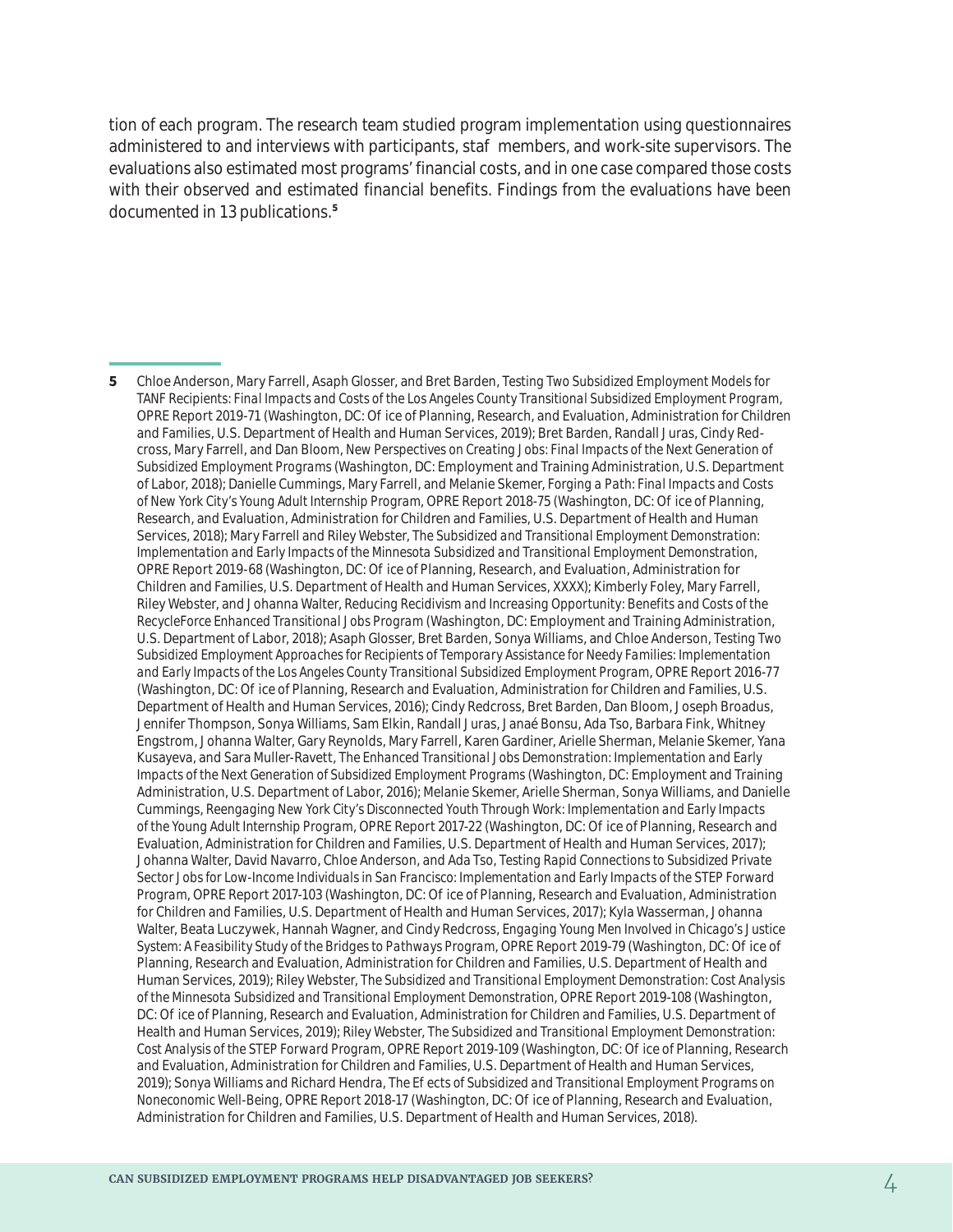### **Main Findings**

Overall, the evaluations found that subsidized employment programs can improve employment, earnings, and other outcomes under some circumstances, and for a variety of populations. However, the pattern of results makes it die cult to draw firm conclusions about which type of program works best. The findings include the following:

**Subsidized employment placement rates varied widely. Some program models were more successful than others at making placements, primarily because of differences in the programs' features rather than differences in participant motivation.** Programs that operated their own work sites or that required little commitment from external employers, simply offering free labor, were generally able to place most participants into subsidized jobs. (These programs were those operating traditional transitional jobs models and some of those operating hybrid models.) On the other hand, programs designed to place participants in jobs that were intended to become unsubsidized jobs struggled to recruit enough willing work sites and thus had much lower subsidized-job placement rates. (These programs were the ones operating wage-subsidy models and some of those operating hybrid models.) It is important to note that when given the opportunity to work in subsidized jobs, most eligible participants worked and remained engaged in the jobs until those jobs ended or until they found unsubsidized work opportunities, and that participants' well-being as measured by surveys typically improved while they were working.

**Almost all programs increased employment and earnings during the time program group members were most active in subsidized jobs, and 6 of the 13 programs had earnings impacts at least a year after the subsidized jobs ended.** Some programs maintained annual earnings impacts even a er annual employment impacts faded away, which in some cases suggests that at least for a short time, subsidized employment programs may have led participants to get better jobs in the unsubsidized labor market or to be employed more consistently throughout the year. Figure ES.2 shows each program's annual earnings impacts for each year of available follow-up data.

**Four of the 13 programs improved participants' employment outcomes for at least two years after the subsidized jobs ended.** These impacts are somewhat more positive than those found in past evaluations of subsidized employment programs, and they suggest that subsidized employment programs can improve longer-term employment outcomes under some conditions. However, the programs with these longer-term employment and earnings impacts were of dieferent types, so it is dietally to draw firm conclusions about what may have caused the impacts.

**Subsidized employment programs can reduce recidivism and increase child support pay**ment rates.<sup>6</sup> One of the three programs serving formerly incarcerated adults moderately reduced recidivism in the 2.5 years a er enrollment. Across all programs serving formerly incarcerated adults, reductions in important measures of recidivism tended to be larger throughout the follow-up period among participants at higher risk of recidivism. All four programs serving non-

**<sup>6</sup>** In this report "recidivism" refers to the rate at which people with criminal records are rearrested, reconvicted, or reincarcerated.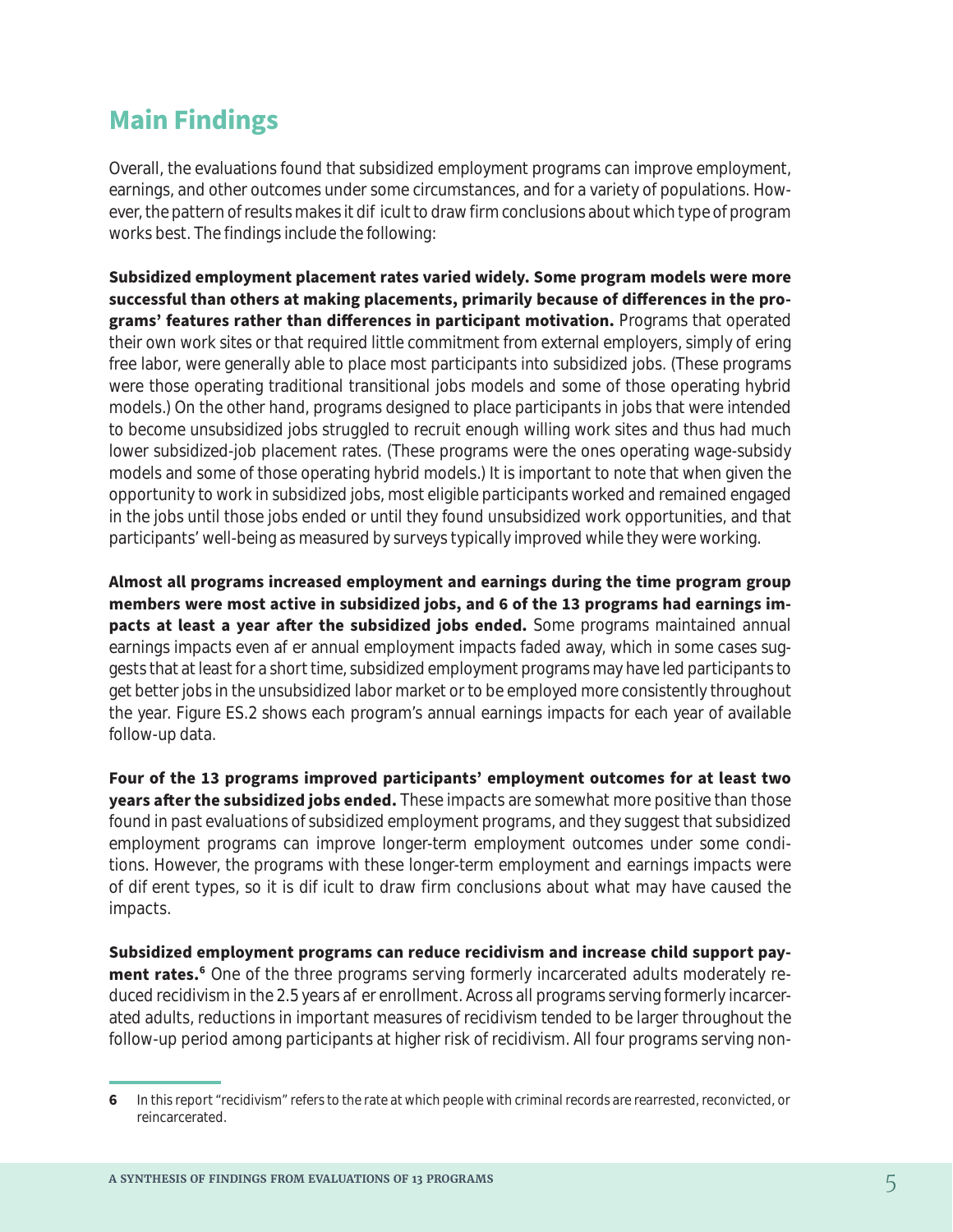#### **FIGURE ES.2 Annual Impacts on Formal Earnings**



SOURCES: MDRC calculations based on program records and National Directory of New Hires employment and earnings data.

NOTES:  $=$  statistically significant (p < 0.10).  $=$  not statistically significant (p >= 0.10). These charts display all of the follow-up data available for each program. Some programs have more years of impacts shown because of diepences in study enrollment end dates and project contract periods.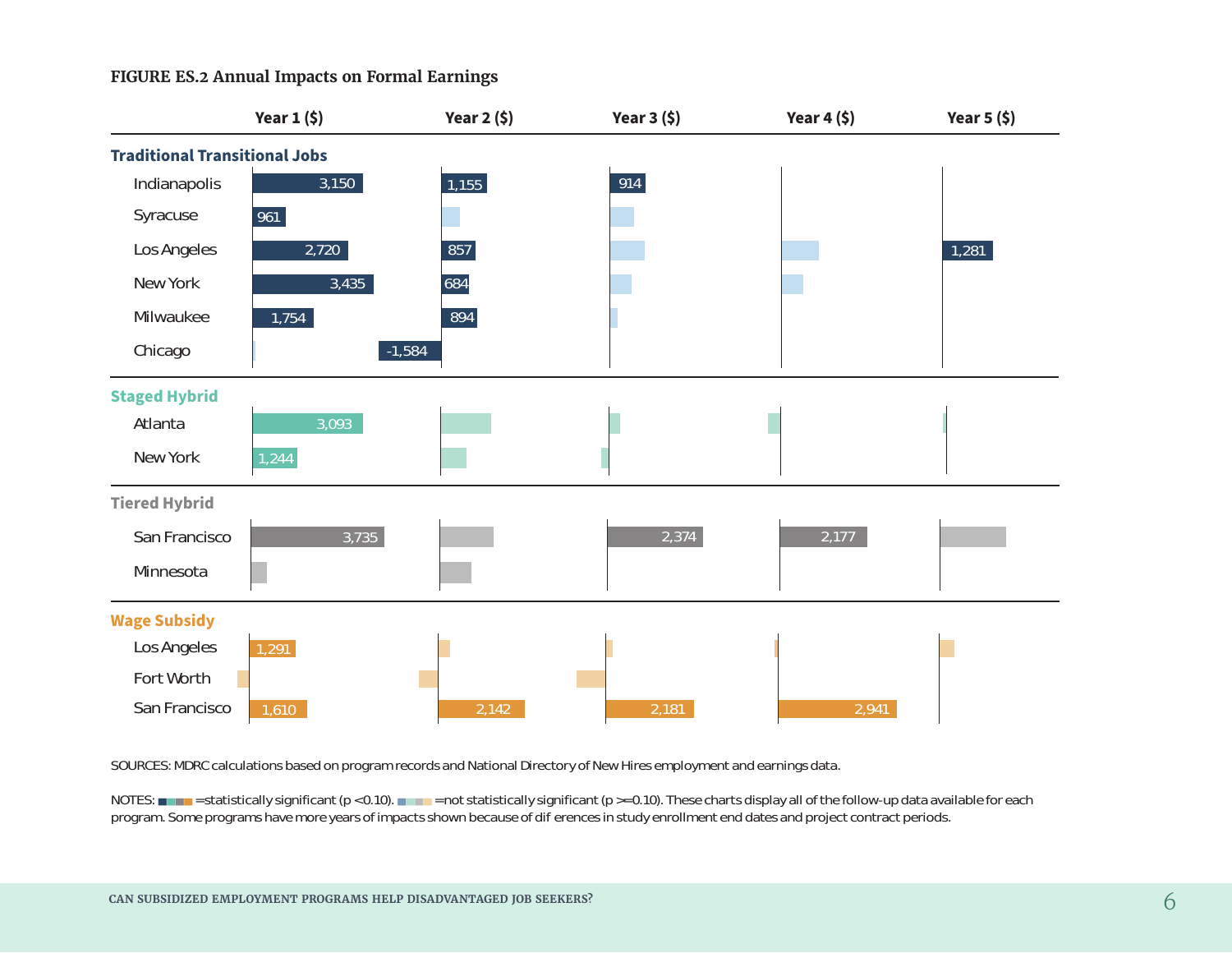custodial parents improved at least one important outcome related to child support payments in the year from 18 months to 30 months a er enrollment, the last year in which those outcomes were measured.

**Subsidized employment programs tend to work best for people who have more barriers to employment.** Nearly all programs produced larger impacts among those who had been out of work for over a year when they enrolled, those at higher risk of recidivism, or those without high school credentials when they enrolled. These dieferences in impacts continued in the longer term for several programs. This pattern of findings suggests that, in general, subsidized employment programs should target the most disadvantaged job seekers if they want to maximize their impact.

**Among the four programs with lasting earnings impacts, one program's benefits are known to have outweighed its costs from society's perspective, and the other three programs' benefits may have also outweighed their costs from society's perspective when the long-term**  earnings increases are taken into account.<sup>7</sup> Only one program's benefits outweighed its costs from society's perspective during the original cost-analysis period. But in the extended follow-up period analyzed for the first time in this report, three other programs also had persistent earnings increases. Though a formal benefit-cost analysis was not conducted for these programs, those lasting increases appear to have been large enough that those programs' benefits may have also outweighed their costs from society's perspective. However, it is unlikely that any of the programs saved the government money.

### **Discussion and Conclusion**

STED and ETJD tested programs that were designed to improve participants' long-term success in the labor market. While most of the programs did not achieve this goal, a large majority of them succeeded in dramatically improving participants' employment rates in the short term, and these impacts led to gains in other areas, such as recidivism, child support payments, and individual well-being. These short-term impacts are notable because most of the large-scale subsidized employment programs that have operated in the United States were designed primarily to increase work and income during periods of high unemployment. The results from STED and ETJD can provide important lessons to inform the design and operation of such programs, which may play a valuable role for certain populations or geographic areas even when national labor-market conditions are relatively strong.

Specifically, the evaluations found that short-term program impacts are consistently concentrated among participants with more barriers to employment, so programs that are mainly interested in maximizing their short-term impacts may want to target the most disadvantaged job seekers. Further, the traditional transitional jobs model was the most promising approach to achieving short-term improvements when it was implemented well and when it targeted the participants who were likely to benefit the most (that is, those with more barriers to employment). On the other hand, wage-subsidy programs were di icult to pull off: These programs struggled to

**<sup>7</sup>** "Society's perspective" takes into account benefits and costs to the government, participants, and in one program's case, the victims of crimes committed by participants.